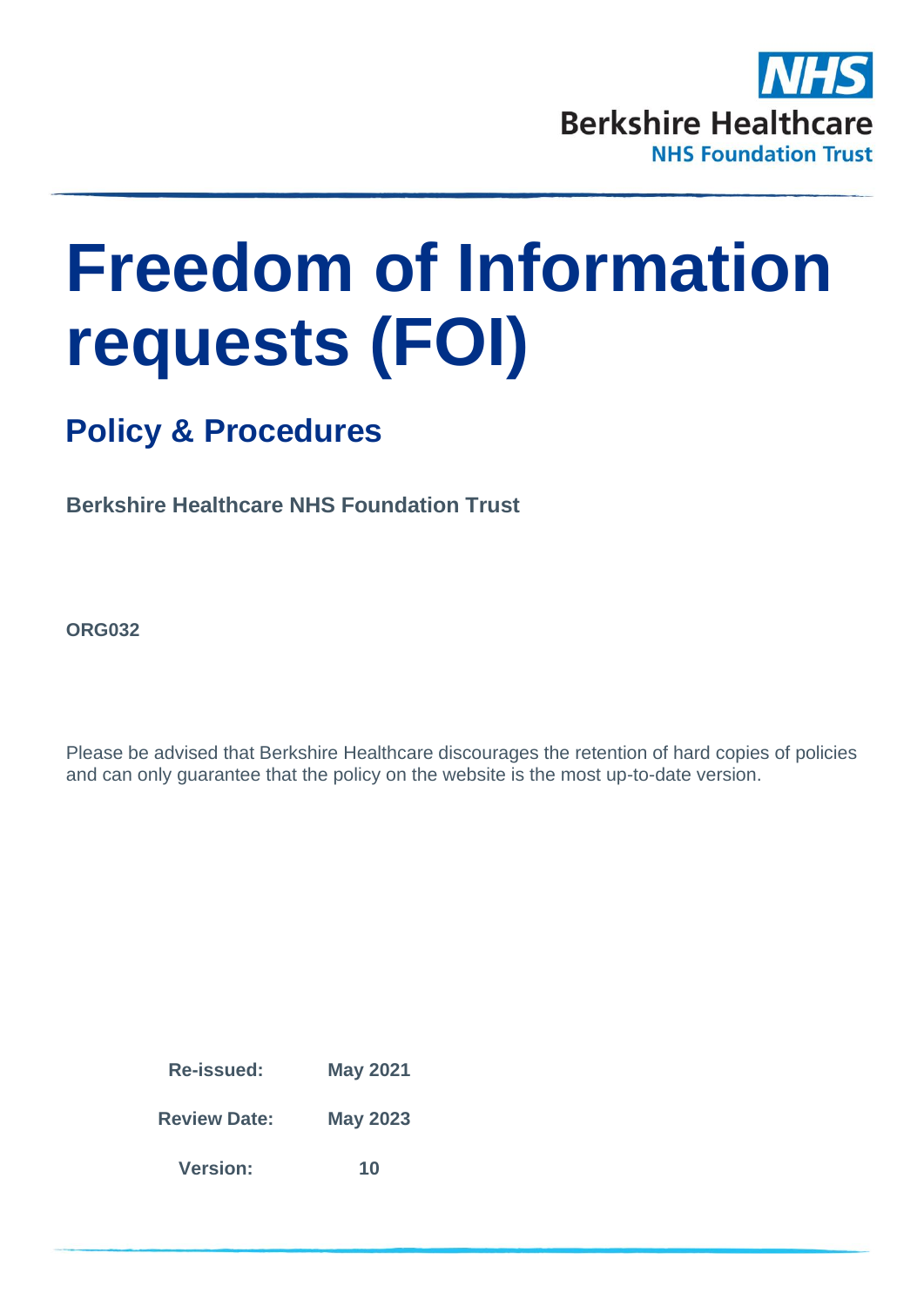| <b>Policy Number:</b>         | <b>ORG032</b>                                                                                                     |
|-------------------------------|-------------------------------------------------------------------------------------------------------------------|
| <b>Title of Policy:</b>       | <b>Freedom of Information Requests</b>                                                                            |
| <b>Category:</b>              | Organisational                                                                                                    |
| <b>Distribution Areas:</b>    | All Berkshire Healthcare Departments                                                                              |
| Index:                        | Page 4                                                                                                            |
| <b>Total number of pages:</b> | 23                                                                                                                |
| <b>Ratified by:</b>           | Policy Scrutiny Group 7th May 2021                                                                                |
| <b>Re-issued:</b>             | May 2021                                                                                                          |
| <b>Review Date:</b>           | May 2023                                                                                                          |
| <b>Replaces Policy:</b>       | Version 10                                                                                                        |
| <b>Designated Leads:</b>      | Company Secretary and Freedom of Information Lead                                                                 |
| For policy information:       | <b>Policy Administration 2nd Floor</b><br>Fitzwilliam House Skimped Hill Lane Bracknell<br>RG12 1BQ 0300 365 6565 |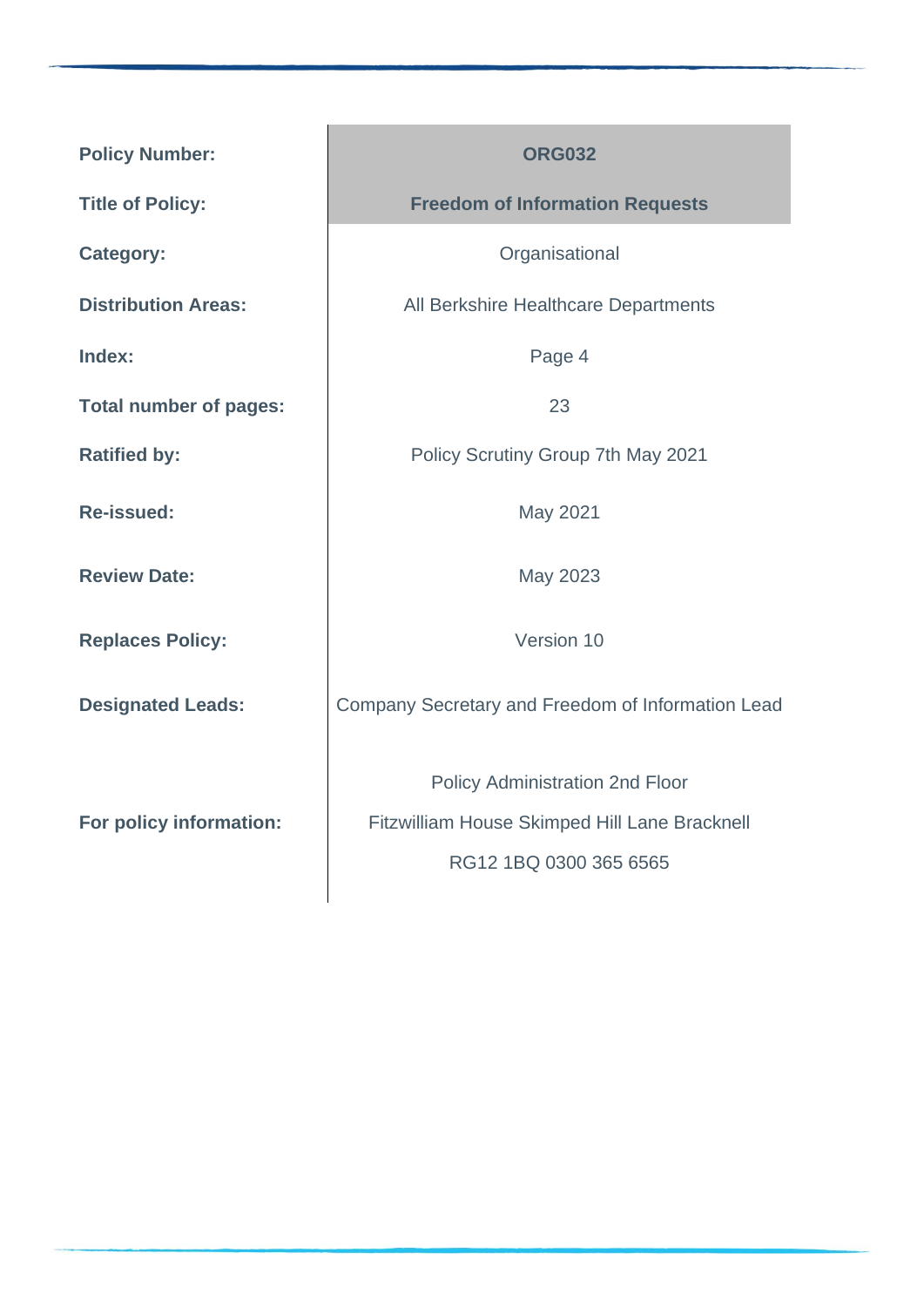### **POLICY DEVELOPMENT**

### **ORG032 Freedom Of Information Requests**

|                                     | Version 10: Re-issued May 2021. Amended to reflect changes in the<br>Berkshire Healthcare Organisational structure and minor amendments<br>to current procedures. |
|-------------------------------------|-------------------------------------------------------------------------------------------------------------------------------------------------------------------|
|                                     | Version 9: Reviewed. Amended to reflect changes in the Berkshire<br>Healthcare organisational structure and minor amendments to clarify<br>current procedures.    |
|                                     | Version 8: Reviewed. Amended to reflect changes in the Berkshire<br>Healthcare organisational structure.                                                          |
| <b>History:</b>                     | Version 7: Reviewed. Amended to reflect changes in the Berkshire<br>Healthcare organisational structure and minor amendments to clarify<br>current procedures.    |
|                                     | Version 6: Reviewed and minor amendments made.                                                                                                                    |
|                                     | Version 5: Updated to reflect CQC compliance and insert narrative on<br>training.                                                                                 |
|                                     | Version 4: Glossary updated and ORGBPD002 Procedure for<br>responding to requests, Best Practice Document, incorporated into the<br>policy.                       |
|                                     | Version 3: Updated with minor amendment Version 2: Updated with<br>minor corrections                                                                              |
|                                     | Version 1: First published policy                                                                                                                                 |
| <b>Summary</b>                      | Policy for Berkshire Healthcare to meet its Statutory requirements<br>under the Freedom of Information Act 2000.                                                  |
| <b>Designated</b><br>Lead           | <b>Company Secretary</b>                                                                                                                                          |
| <b>Policy</b><br><b>Consultants</b> | Freedom of Information Lead                                                                                                                                       |
| <b>Endorsed by</b>                  | Policy Scrutiny Group - 7 May 2021                                                                                                                                |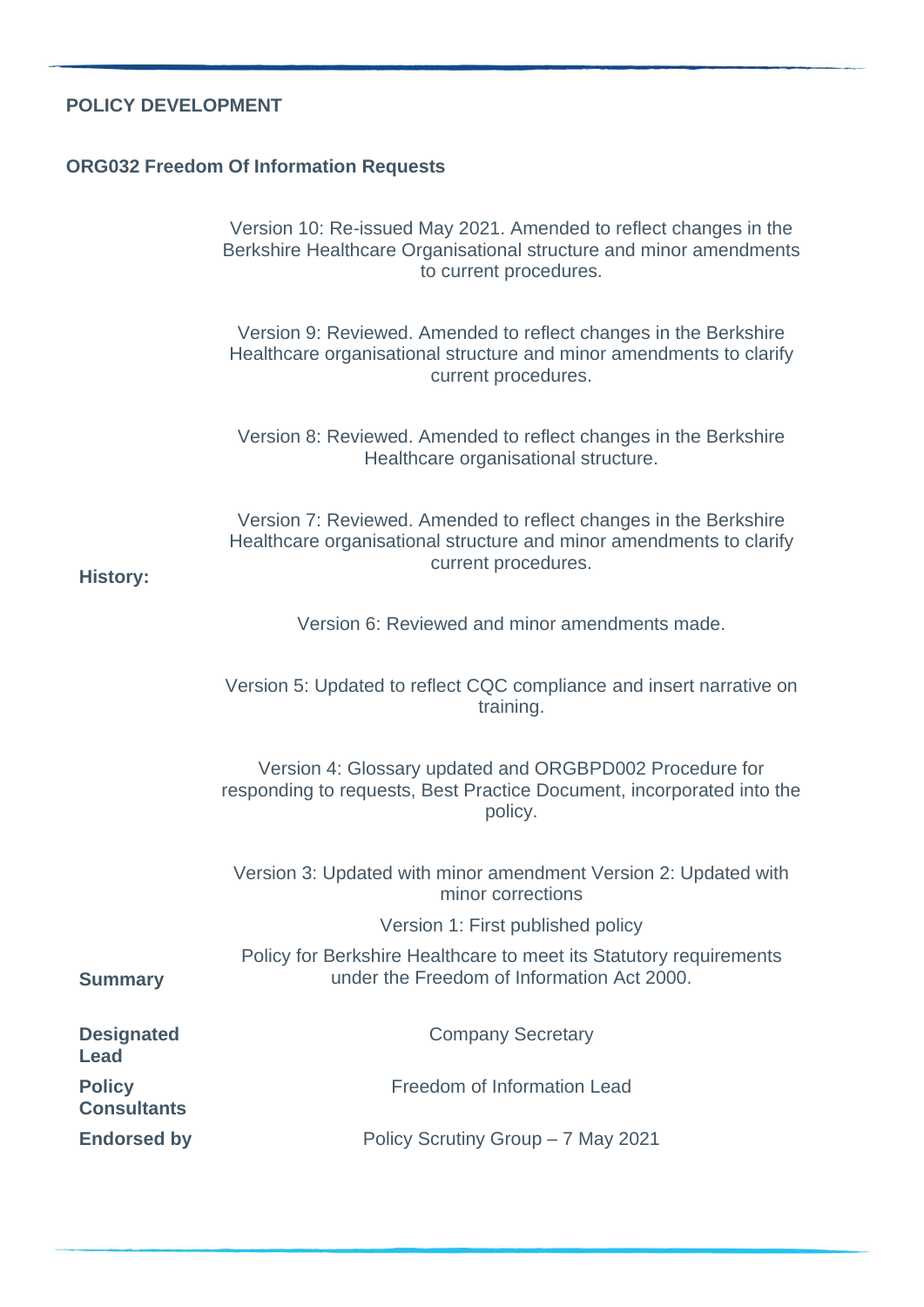# This policy has been assessed for compliance with CQC Fundamental Standards

| 1. |                                                                                                   |  |
|----|---------------------------------------------------------------------------------------------------|--|
| 2. |                                                                                                   |  |
| 3. |                                                                                                   |  |
| 4. |                                                                                                   |  |
|    |                                                                                                   |  |
|    |                                                                                                   |  |
|    |                                                                                                   |  |
|    |                                                                                                   |  |
| 5. |                                                                                                   |  |
| 6. |                                                                                                   |  |
|    |                                                                                                   |  |
|    |                                                                                                   |  |
|    |                                                                                                   |  |
|    |                                                                                                   |  |
|    |                                                                                                   |  |
|    |                                                                                                   |  |
|    |                                                                                                   |  |
|    |                                                                                                   |  |
|    |                                                                                                   |  |
|    |                                                                                                   |  |
| 7. |                                                                                                   |  |
| 8. |                                                                                                   |  |
|    |                                                                                                   |  |
|    |                                                                                                   |  |
|    |                                                                                                   |  |
|    | Procedure for responding to a request for information under the freedom of information act 200019 |  |
|    |                                                                                                   |  |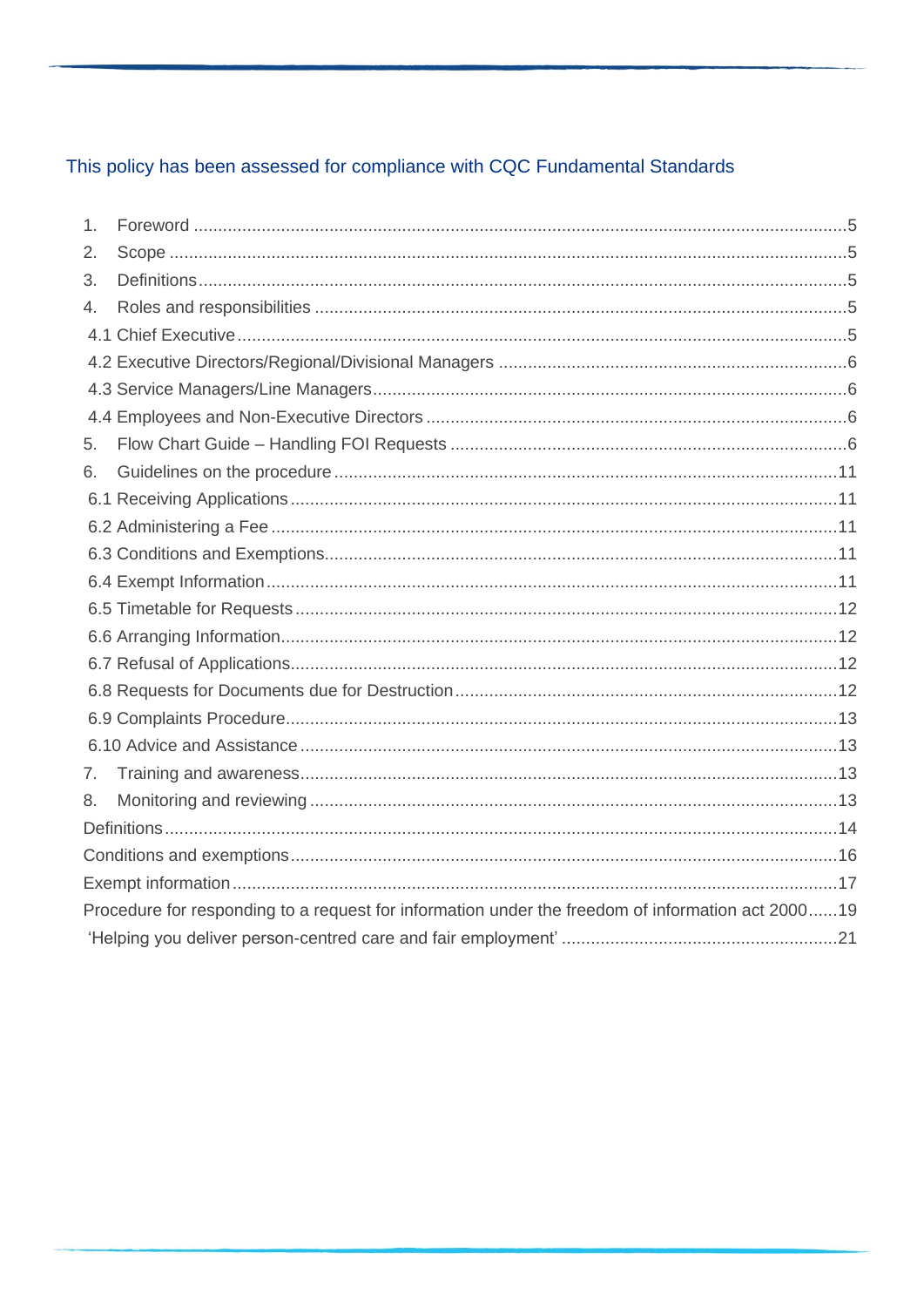# <span id="page-4-0"></span>**1. Foreword**

Berkshire Healthcare NHS Foundation Trust (hereinafter referred to as Berkshire Healthcare) regards the Freedom of Information (FOI) Act 2000 as an important mechanism in achieving an honest and safe relationship with the Public in accordance with the Government's commitment to greater openness in the public sector.

The Freedom of Information Act 2000 (hereinafter referred to as the Act) gives a general right of access to recorded information held by public authorities, subject to certain conditions and exemptions.

Freedom of Information applications must be made in writing, fax or e-mail to the Freedom of Information Officer. The application must include the name of the applicant and an address for correspondence. It must fully describe the information requested. The Berkshire Healthcare FOI email link can be accessed via the internet and intranet [foi.bht@berkshire.nhs.uk](mailto:foi.bht@berkshire.nhs.uk)

1.1 Requests made by individuals for information Berkshire Healthcare holds about themselves (i.e., their own personal information) are not covered by the FOI Act. Please refer to the Data Subject Access Request Policy ORG030.

# <span id="page-4-1"></span>**2. Scope**

This policy relates to all records (paper, electronic, on tape, etc.) held by Berkshire Healthcare and applies to all Berkshire Healthcare staff and to Non-Executive Directors who must adhere to this policy. Managers must ensure that employees, locums, bank nurses, agency nurses, volunteers and other contractual staff are made aware of this document.

# <span id="page-4-2"></span>**3. Definitions**

The Act contains definitions of many of the terms used within it. A list of some of the main ones is added at Appendix 1.

# <span id="page-4-3"></span>**4. Roles and responsibilities**

To assist Berkshire Healthcare in fulfilling its statutory obligations all staff must be made aware of their responsibilities.

#### <span id="page-4-4"></span>**4.1 Chief Executive**

The Chief Executive is accountable for the administration of this policy. He/she has overall responsibility for the implementation of this policy and for monitoring and reviewing its effectiveness. They will: -

- (i) Ensure that senior managers and consultants fulfil their responsibility in ensuring that this policy is adhered to.
- (ii) Ensure that full commitment and support is provided and maintained in relation to the administration of this policy.
- (iii) Ensure a Berkshire Healthcare FOI Lead is appointed as a point of contact for all FOI matters.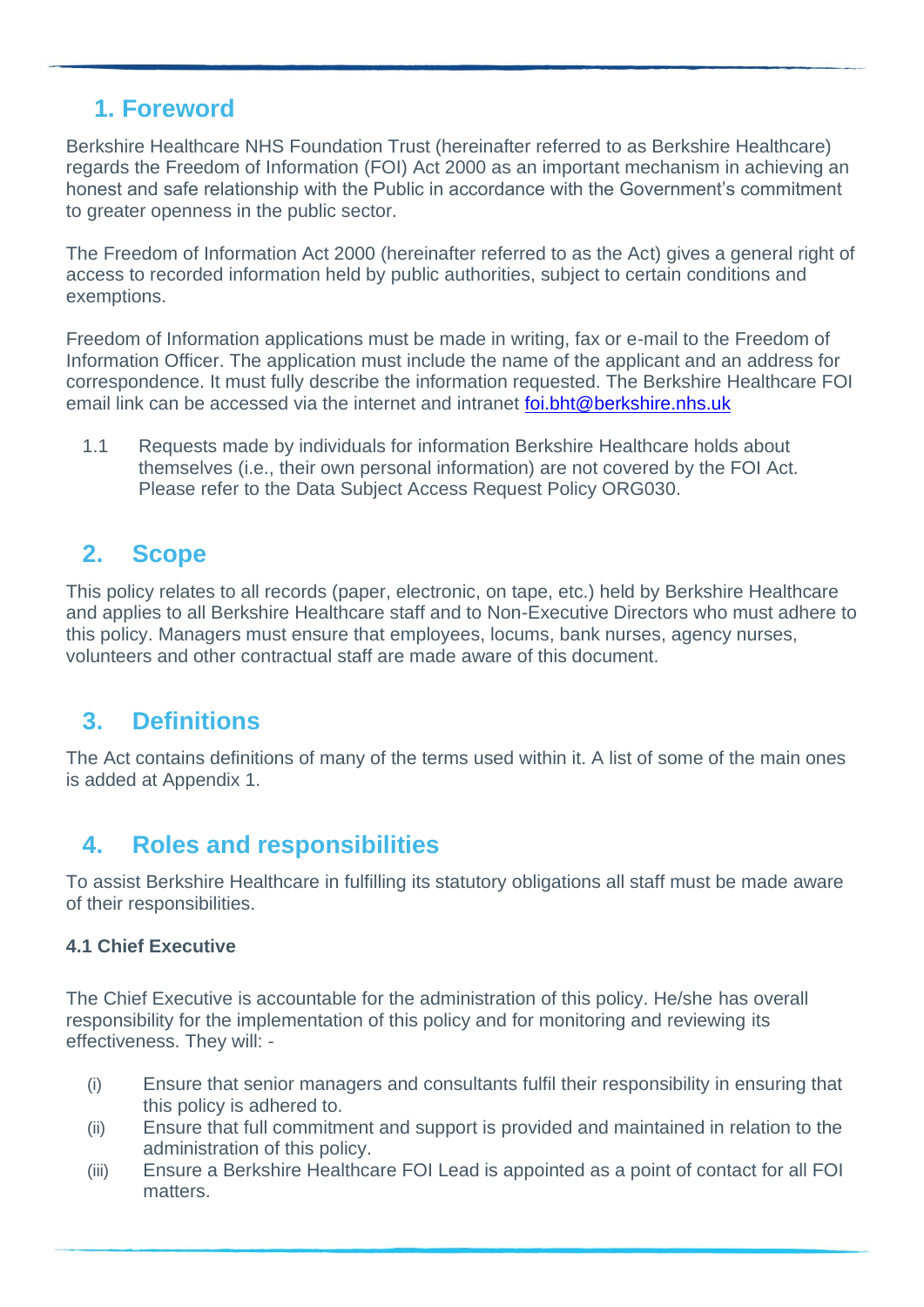#### <span id="page-5-0"></span>**4.2 Executive Directors/Regional/Divisional Managers**

Executive Directors and Regional/Divisional Directors are managerially responsible for ensuring that this policy/procedure is implemented, communicated and monitored within their area of responsibility. They will: -

- (iv) Provide support to all staff that may be faced with difficulty in implementing this policy.
- (v) Ensure Service Managers are aware of the FOI Lead.

#### <span id="page-5-1"></span>**4.3 Service Managers/Line Managers**

Service Managers are managerially accountable for all staff in their area of responsibility. They will:

- (vi) Ensure locally all staff are aware of this policy.
- (vii) Ensure locally that all staff are aware of whom to go to for day-to-day advice.
- (viii) Identify the systems or databases used to record information in their service area.
- (ix) Ensure that there is an effective mechanism for training of all relevant staff towards the implementation and monitoring of this policy.

#### <span id="page-5-2"></span>**4.4 Employees and Non-Executive Directors**

All staff are obliged to adhere to this policy. A failure to adhere to this policy and its associated procedures may result in disciplinary action.

## <span id="page-5-3"></span>**5. Flow Chart Guide – Handling FOI Requests**

Please see Flowcharts issued by the Information Commissioners Office, on the following pages.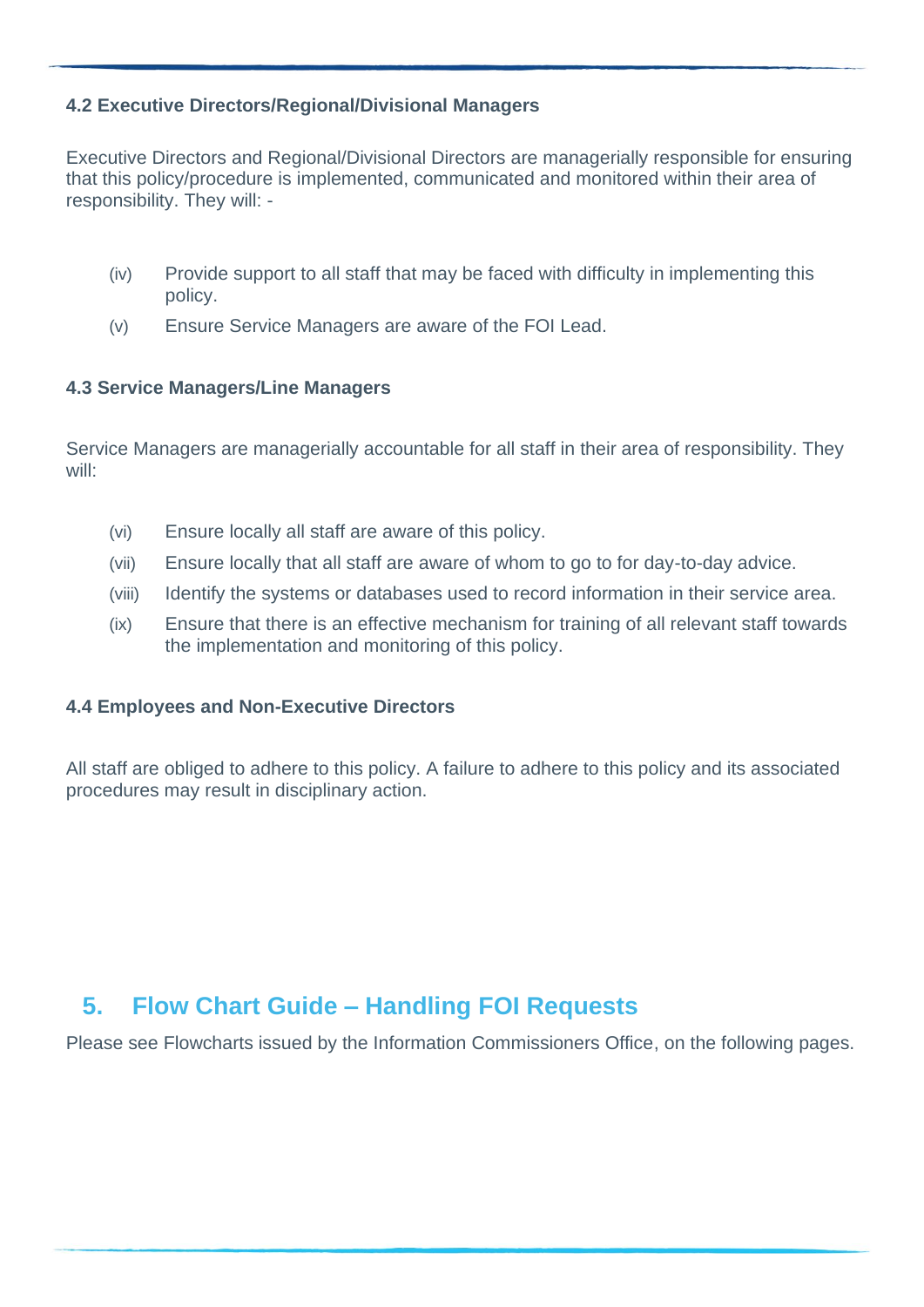

I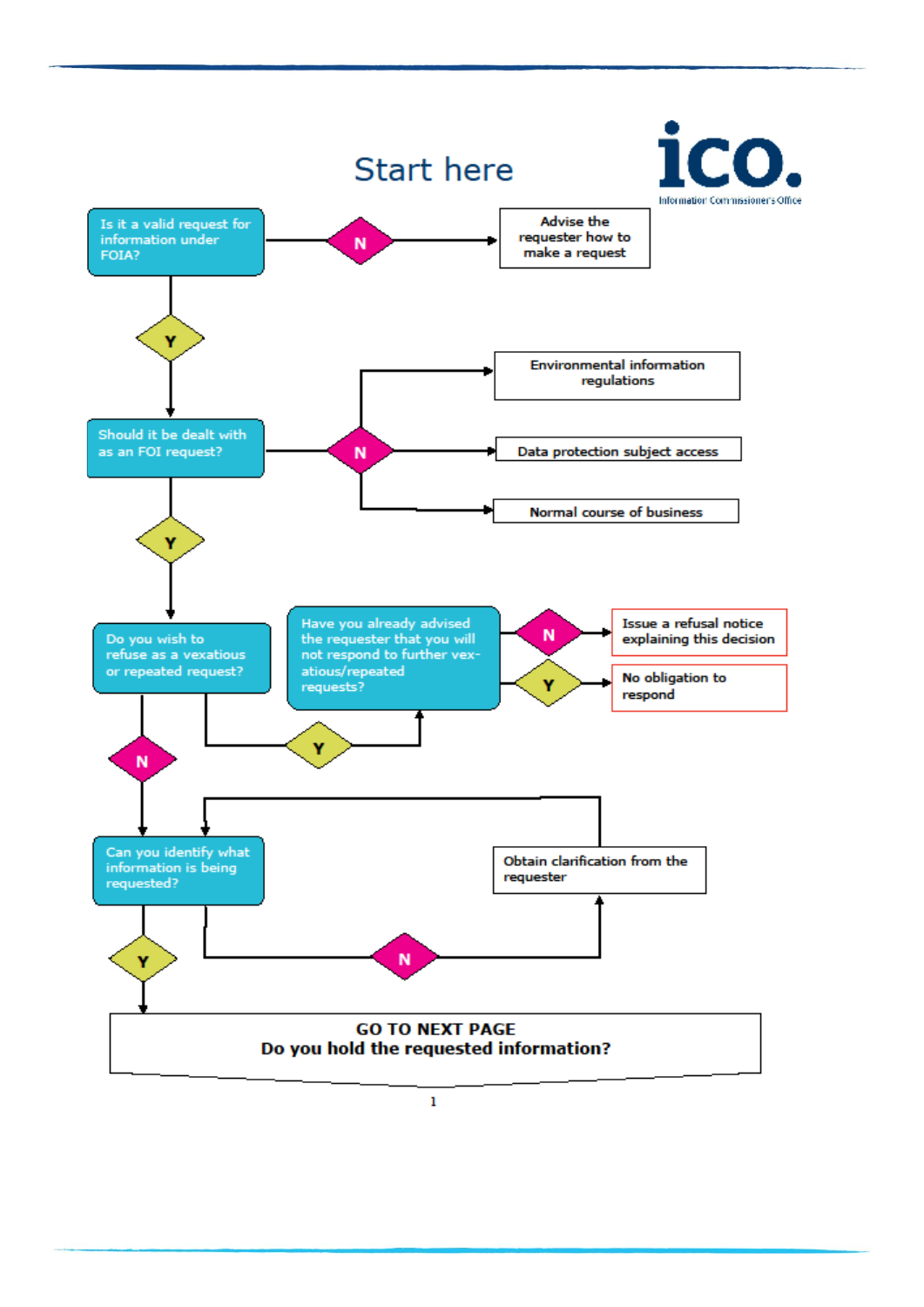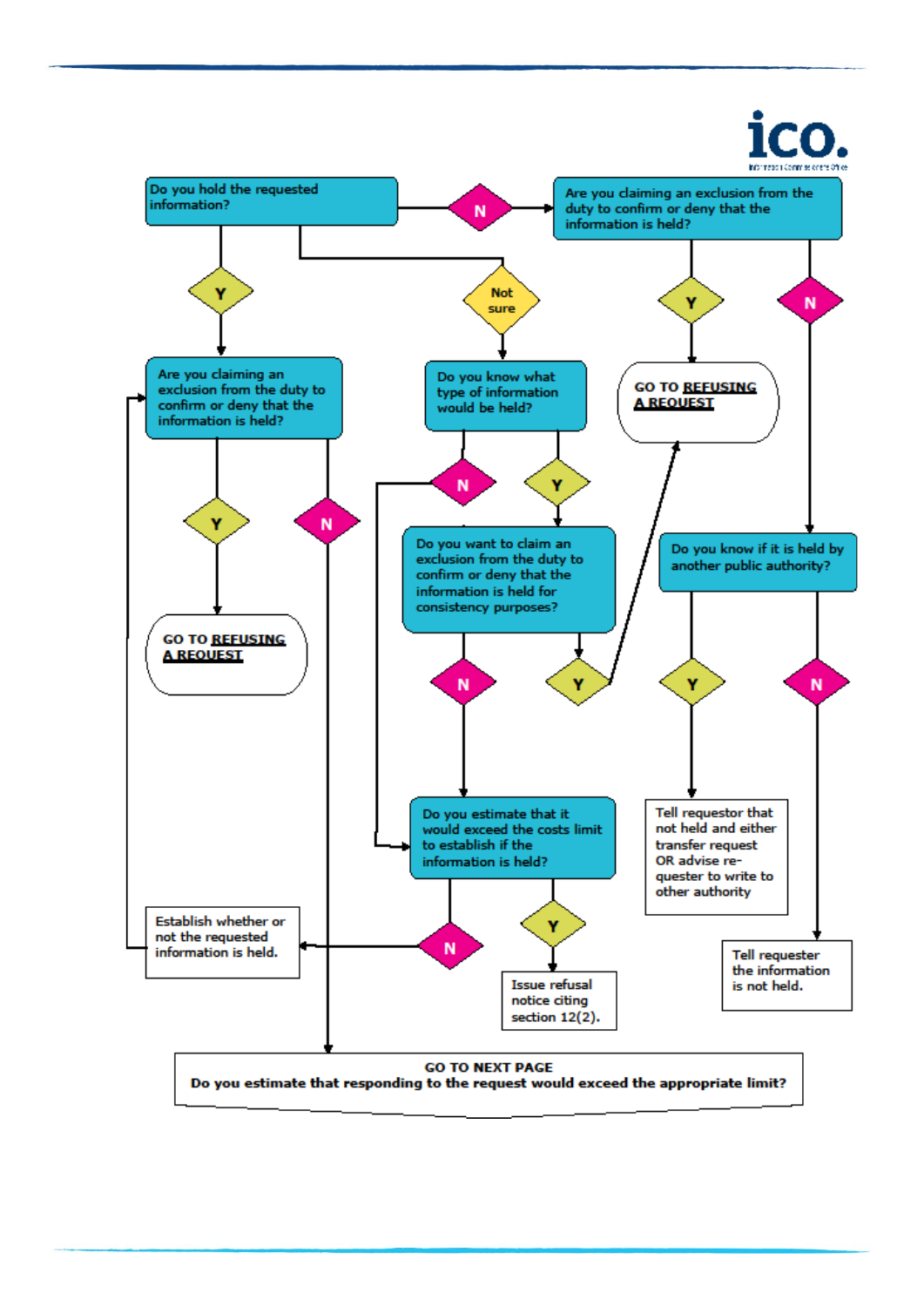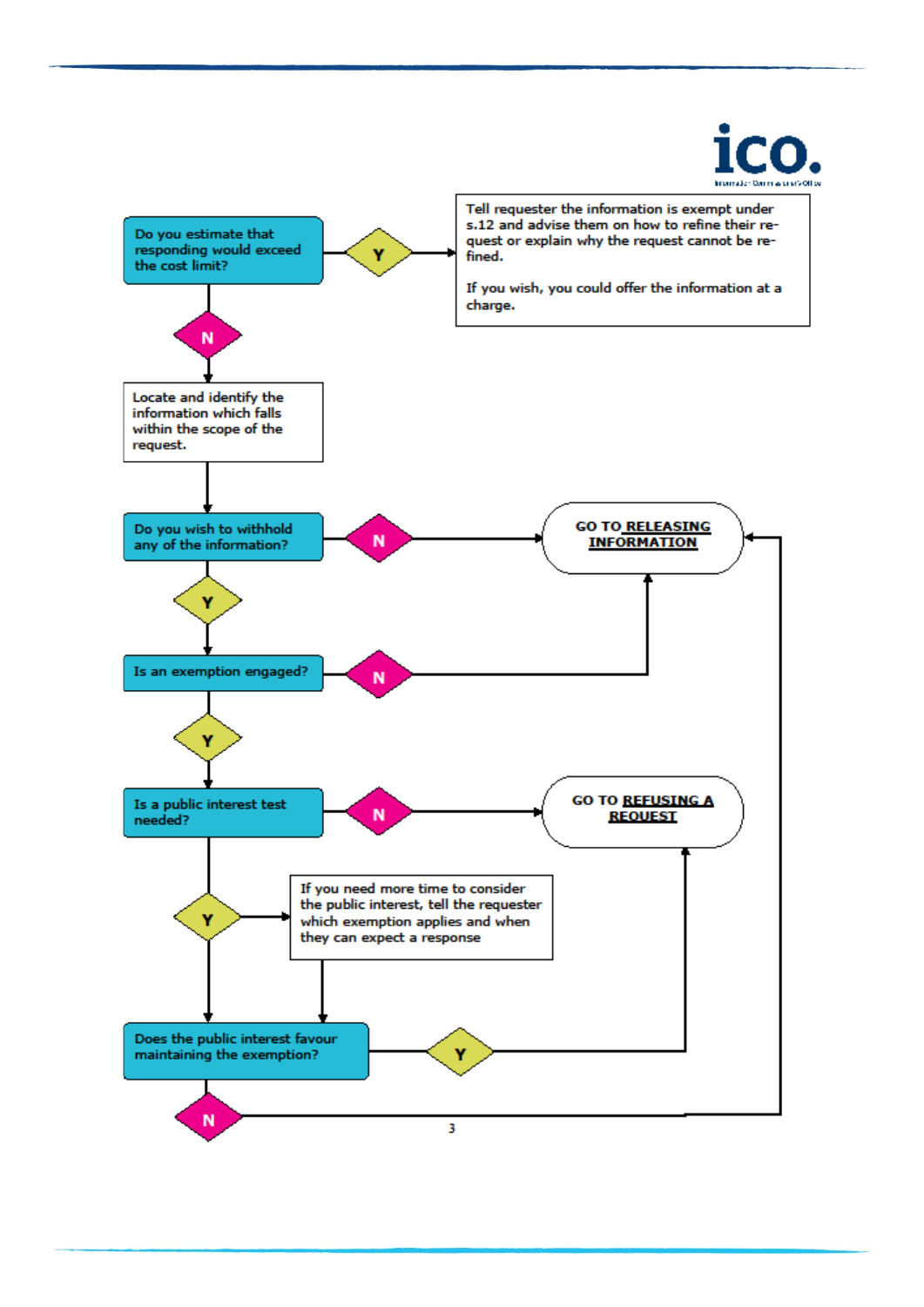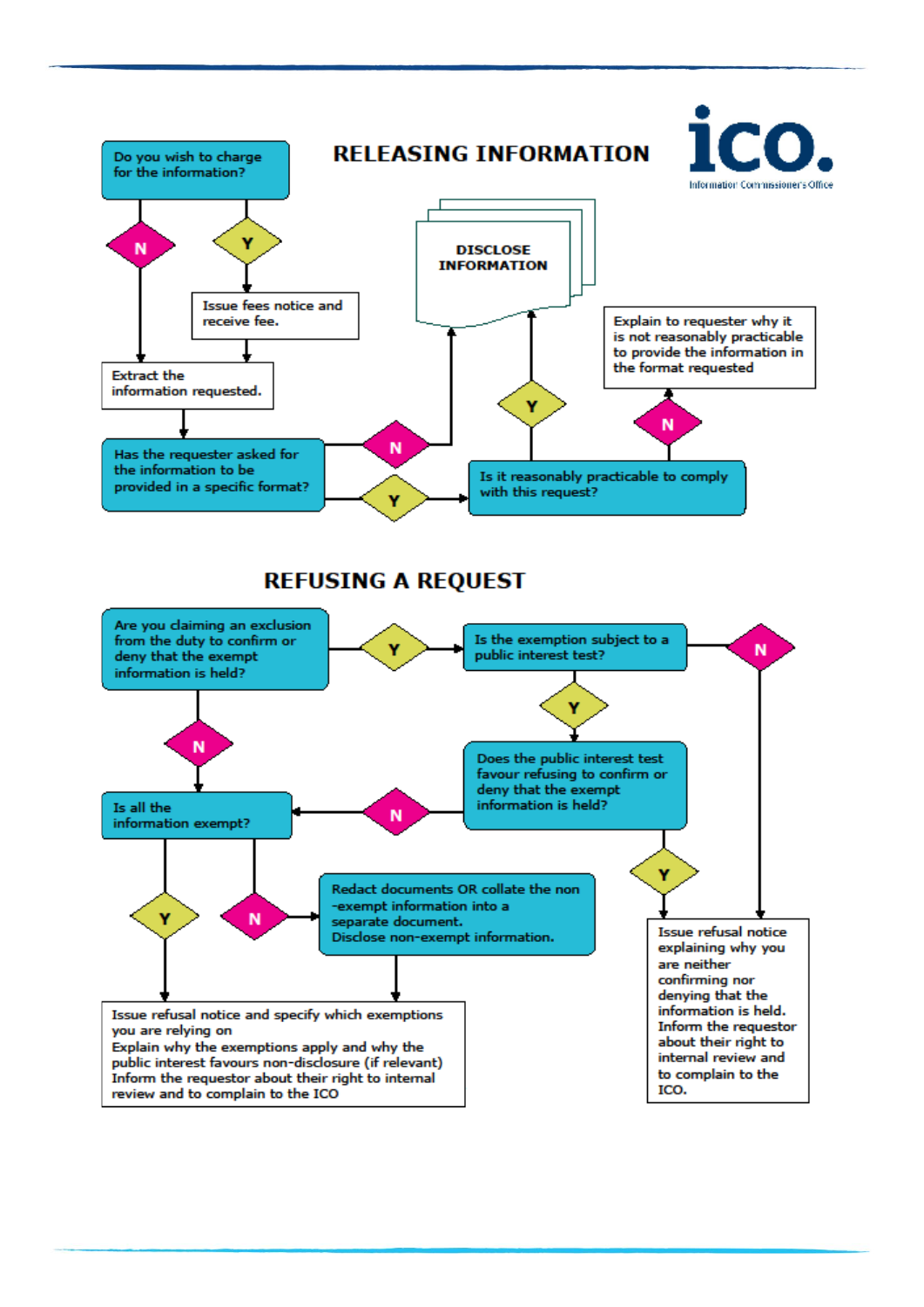## <span id="page-10-0"></span>**6. Guidelines on the procedure**

#### <span id="page-10-1"></span>**6.1 Receiving Applications**

Section 1 of the Act has given a general right of access since 1<sup>st</sup> January 2005 to recorded information held by Berkshire Healthcare, subject to certain conditions and exemptions contained in the Act. Any applicant making a request is entitled:

- to be informed in writing whether Berkshire Healthcare holds the information described in the request and
- if Berkshire Healthcare holds the information to have that information communicated to them.

This is known as the "duty to confirm or deny" and is fully retrospective in that if Berkshire Healthcare holds the information it must, subject to certain terms and conditions, provide it.

Applications must be made in writing or e-mail to the Freedom of Information Officer. The application must include the name of the applicant and an address for correspondence. It must fully describe the information requested. The Berkshire Healthcare FOI email link can be accessed via the internet and intranet [foi.bht@berkshire.nhs.uk](mailto:foi.bht@berkshire.nhs.uk)

See Appendix 4 - procedure for responding to requests.

#### <span id="page-10-2"></span>**6.2 Administering a Fee**

Generally, Berkshire Healthcare will not charge a fee for information it has chosen to publish in its Publication Scheme. Charges may be levied for hard copies, multiple copies or copying onto media such as CD-ROM.

The costings for the applicant, will be in line the guidelines issued by the Ministry of Justice and the Information Commissioner's Office (ICO). This is so that they can be informed in advance of providing the material, of how much in total their request may be charged. This will allow the applicant to make the necessary payment for their request to be processed.

#### <span id="page-10-3"></span>**6.3 Conditions and Exemptions**

A list of conditions and exemptions are shown in Appendix 2.

#### <span id="page-10-4"></span>**6.4 Exempt Information**

There are two classes of exemptions - Absolute and Qualified - detailed under Part II of the Act. Details of these are shown in Appendix 3.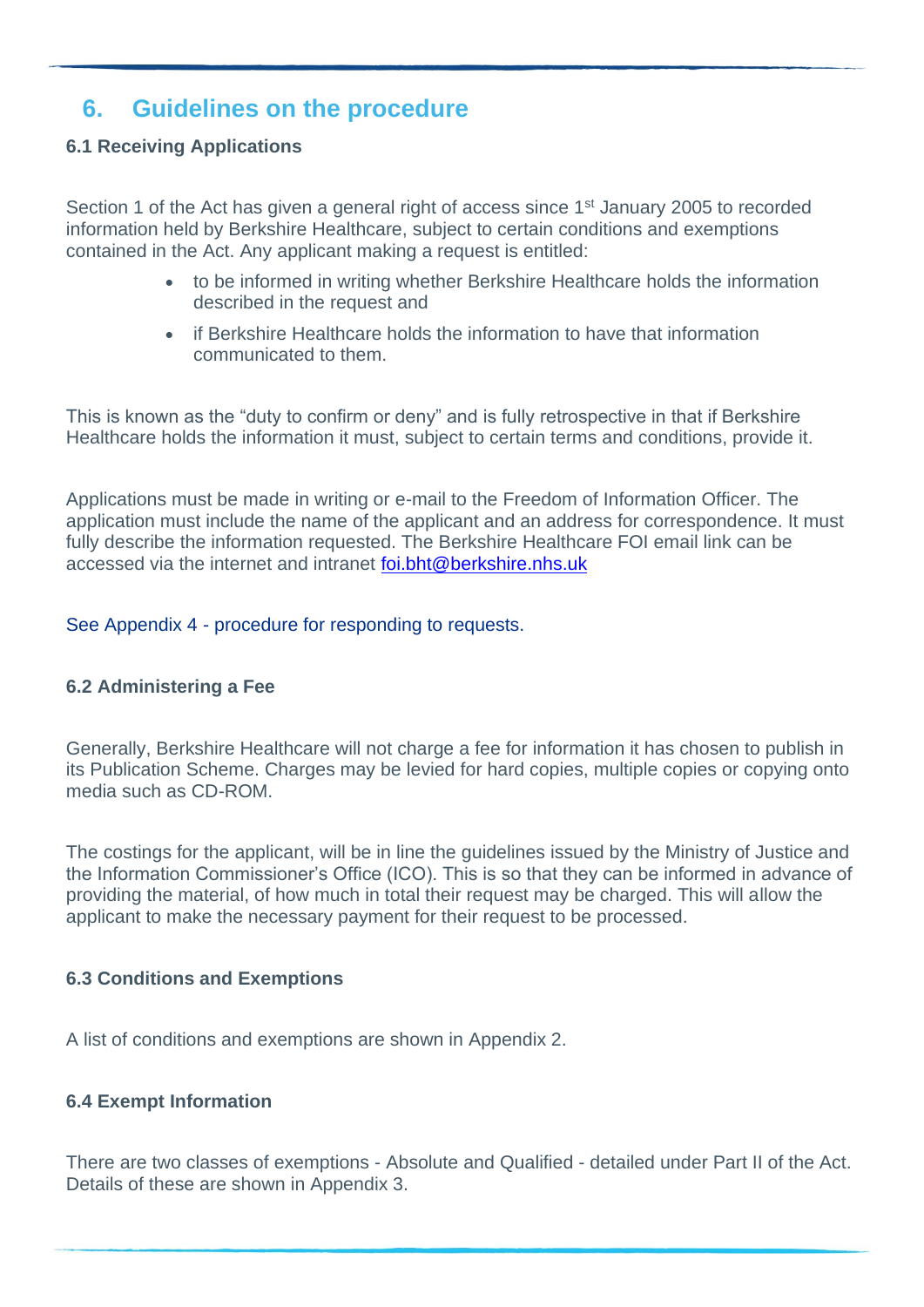#### <span id="page-11-0"></span>**6.5 Timetable for Requests**

Responses to requests shall be responded to within the 20-working day limit set by the Act, if all the criteria set for the request, sufficient information, name, address, fee, etc. have been satisfied.

#### <span id="page-11-1"></span>**6.6 Arranging Information**

When responding to a request for information consideration must be given to any preferences expressed in the request for method of communication of the reply. Berkshire Healthcare will so far as be reasonably practicable give effect to that preference in accordance with Section 11 of the Act.

#### <span id="page-11-2"></span>**6.7 Refusal of Applications**

Berkshire Healthcare may refuse an application for information for several valid reasons, some examples are:

- **Exemptions -** there are a number defined by the Act by which Berkshire Healthcare does not have to disclose to the applicant.
- **Data Protection Act (DPA) -** the applicant's request is not part of FOI but a DPA Subject Access Request.
- **Publications Scheme**  the applicant's request may already be part of an existing publication that is already available.

Where an application for information has been refused, the applicant must be informed of the refusal and reason why, in writing, within the time defined by the Act.

#### <span id="page-11-3"></span>**6.8 Requests for Documents due for Destruction**

Documents can be legitimately destroyed as part of a planned programme within Berkshire Healthcare Records Management Policy. However, if a request for a document is received for a document due for destruction, the destruction must be suspended until such time as the request has been fully satisfied. It is criminal offence under the Act (Section 77) to knowingly destroy a document which you know has been requested.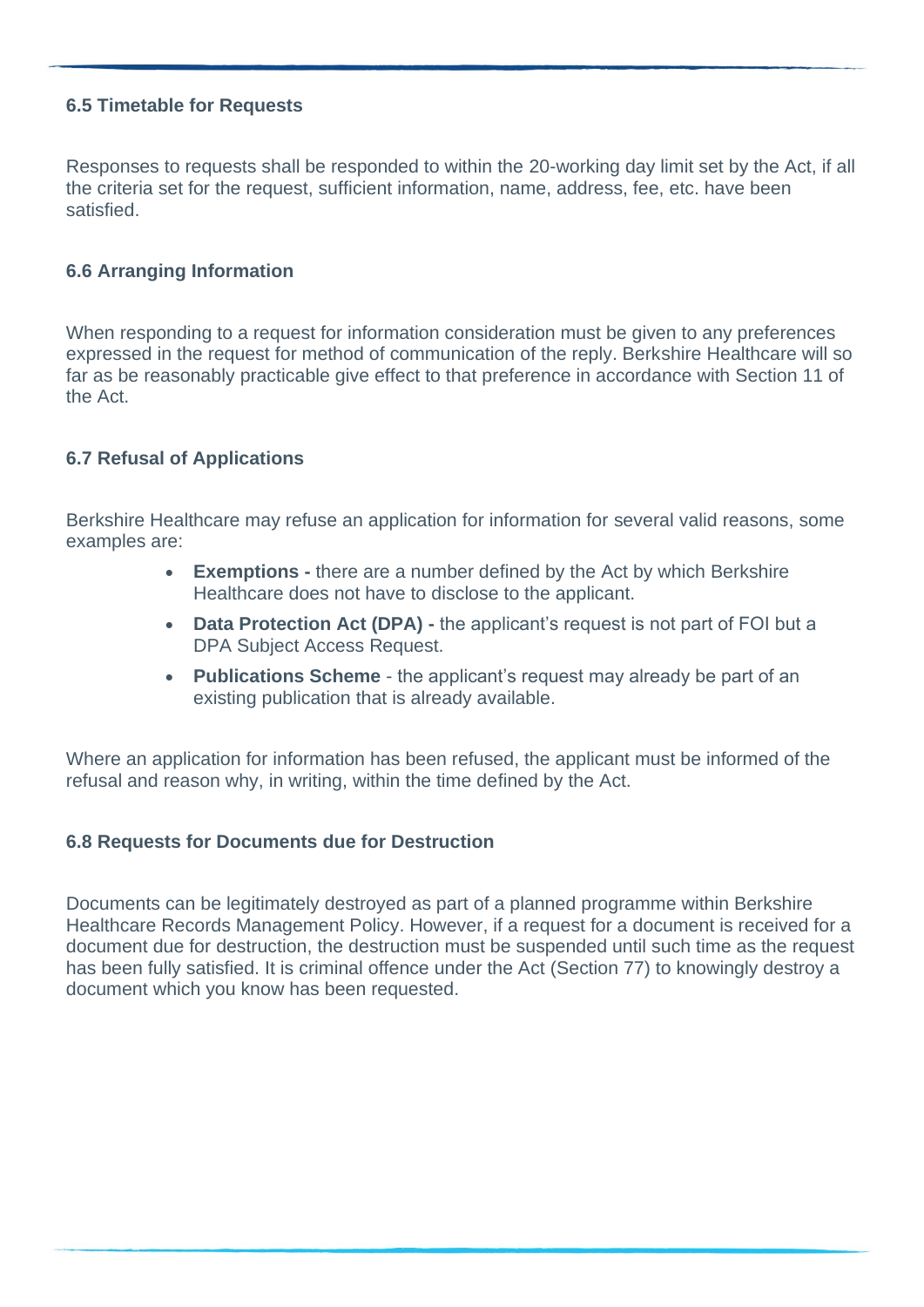#### <span id="page-12-0"></span>**6.9 Complaints Procedure**

Complaints shall be handled in line with the Berkshire Healthcare Freedom of Information complaints procedure. This formal process for complaints shall address the most common issues, such as:

- Non-disclosure of information
- Undue delay in responding
- The application was frivolous or vexatious

If Berkshire Healthcare and applicant are unable to resolve the complaint, the applicant should be informed to refer their complaint to the ICO.

Details of the FOI complaints process are available via [foi.bht@berkshire.nhs.uk](mailto:foi.bht@berkshire.nhs.uk) to staff and applicants or to staff with access to the Integrated Governance shared drive/ FOI Requests.

#### <span id="page-12-1"></span>**6.10 Advice and Assistance**

Section 16 of the Act means Berkshire Healthcare has a duty to provide advice and assistance to applicants and would-be applicants. Berkshire Healthcare will do this considering other statutory duties, e.g., the Disability Discrimination Act 1995.

## <span id="page-12-2"></span>**7. Training and awareness**

The Company Secretary will agree an appropriate level of Information Governance training for staff at corporate induction and FOI will be included in training materials and delivered. FOI training is also to be included in the statutory and mandatory Information Governance training.

## <span id="page-12-3"></span>**8. Monitoring and reviewing**

The monitoring of the policy will take place by the FOI Lead, analysing the types of and numbers of questions asked by staff will assist in identifying the effectiveness of the policy. Any amendments to this document will be agreed by the Information Governance Committee and approved by the Non-Clinical Risk Committee. This policy will be reviewed every 2 years. The FOI Lead will review the effectiveness of this policy.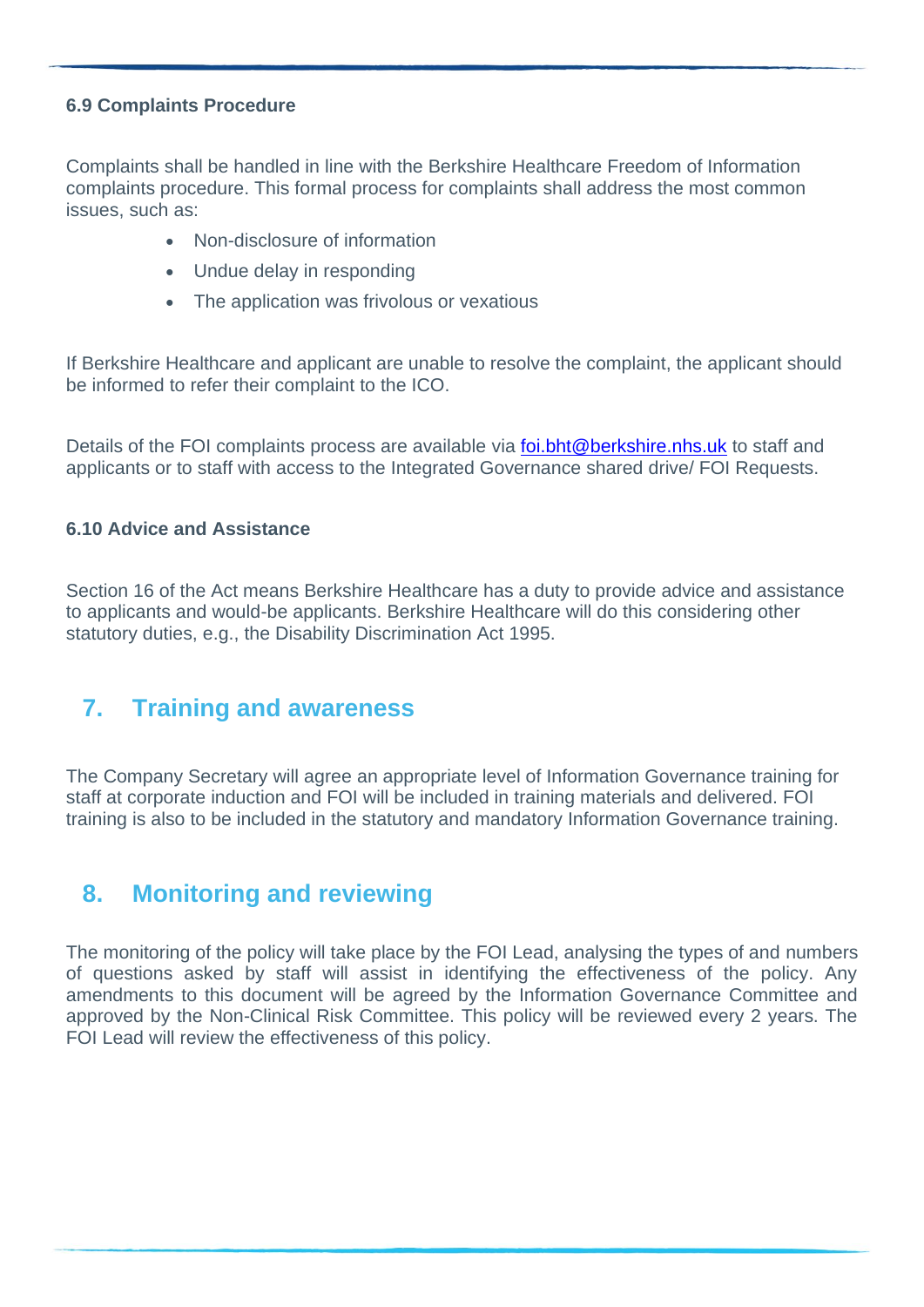# <span id="page-13-0"></span>**Definitions**

**Absolute Exemption** – applied to information that does not have to be released to the applicant either through a Publication Scheme or through the general right of access under the Act. Information to which an absolute exemption applies does not require a public authority to take a test of prejudice or the balance of public interest to be in favour of nondisclosure. Reference to absolute exemptions can be found in Part I, section 2 and Part II of the Act.

**Applicant** - the individual(s), group or organisation requesting access to information under the Act.

**Duty to confirm or deny** - any person making a request for information to a public authority is entitled to be informed in writing by that authority whether the public authority holds the information specified in the request or not.

**Fees Notice** – a written notification issued to an applicant stating that a fee is payable and exempts public authorities from being obliged to disclose information until the fee has been paid. The applicant will have three months from the date of notification to pay the fee before their request lapses.

**Fees Regulations –** national regulations that will prohibit a fee about certain types of requests, set an upper limit on amounts that may be charged and prescribe the way any fees are to be calculated. The regulations will not apply where provision is made under another Act as to the fee that may be charged for the provision of information.

**General right of access** - Section 1 of the Act confers a general right of access to information held by public authorities. An applicant has a right to be told whether the information requested is held by that authority and, if it is held, to have it communicated to them. Provisions limiting an authority's duty under section 1 appear in sections 1(3), 2, 9, 12 and 14 and in Part II of the Act. The grounds in sections 9, 12 and 14 relate to the request itself and the circumstances in which an authority is not obliged to comply with it. The provisions of Part II relate to the nature of the information requested.

**Information Commissioner's Office (ICO)** - The Information Commissioner's Office enforces and oversees the Data Protection Act 2018 and the Freedom of Information Act.2000 The Commissioner is a United Kingdom (UK) independent supervisory authority reporting directly to the UK Parliament and has an international role as well as a national one.

In the UK the Commissioner has a range of duties including the promotion of good information handling and the encouragement of codes of practice for data controllers, that is, anyone who decides how and why personal data, (information about identifiable, living individuals) are processed.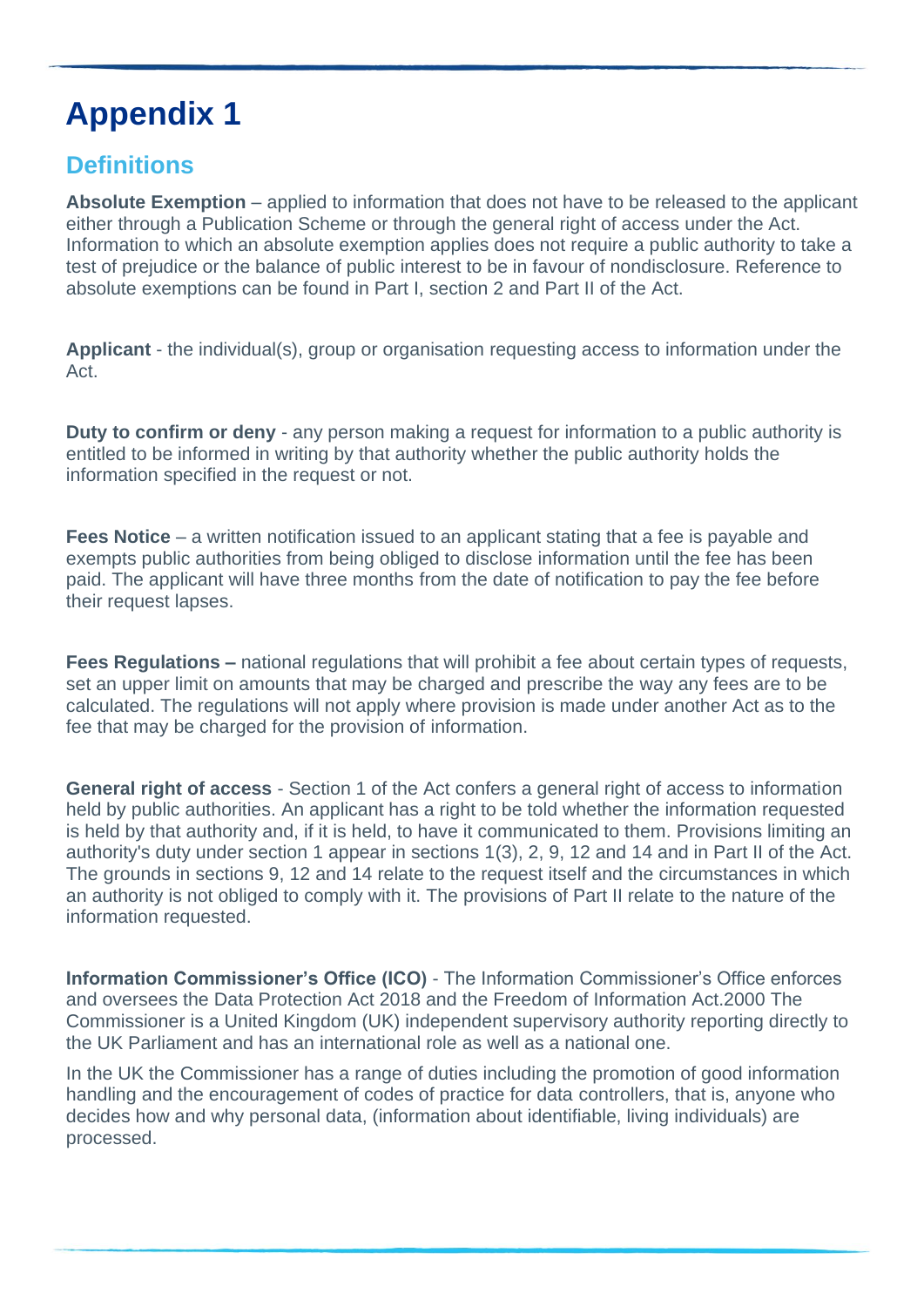**Ministry of Justice** - The Ministry of justice is responsible for the efficient administration of justice in England and Wales. Broadly speaking they is responsible for:

- The effective management of the courts.
- The appointment of judges, magistrates and other judicial office holders.
- The administration of legal aid.
- The oversight of a wide programme of Government civil legislation and reform in such fields as human rights, freedom of information, data protection, data sharing, family law, property law, electoral & referenda law, defamation and legal aid.

**Public Authority** - The Act is intended to have wide application across the public sector at national, regional, and local level. In view of the large number of bodies and offices intended to fall within the scope of the Act it is not feasible to list each body individually. Public authorities are, therefore, designated in one of the following ways:

- on the face of the Act (in Schedule 1), using generic descriptions where appropriate, which specifies the principal authorities in national and local government, together with the principal public authorities relating to the armed forces, national health service, education, the police and other public bodies and offices.
- by order under section 4(1) adding to Schedule 1 any body or the holder of any office that satisfies certain specified conditions;
- by order under section 5 adding any person that satisfies certain conditions and that appears to the Secretary of State to exercise functions of a public nature or is providing under a contract with a public authority any service whose provision is a function of that authority; or
- by reference to the definition of a publicly-owned company in section 6.

**Publication Scheme** - a scheme specifying the classes of information which it publishes or intends to publish, the manner of publication and whether the information is available to the public free of charge or on payment.

**Qualified Exemption** - Information to which a qualified exemption applies requires a public authority to take a test of prejudice or to demonstrate that the balance of public interest is in favour of non-disclosure. Reference to qualified exemptions can be found in Part I, section 2 and Part II of the Act.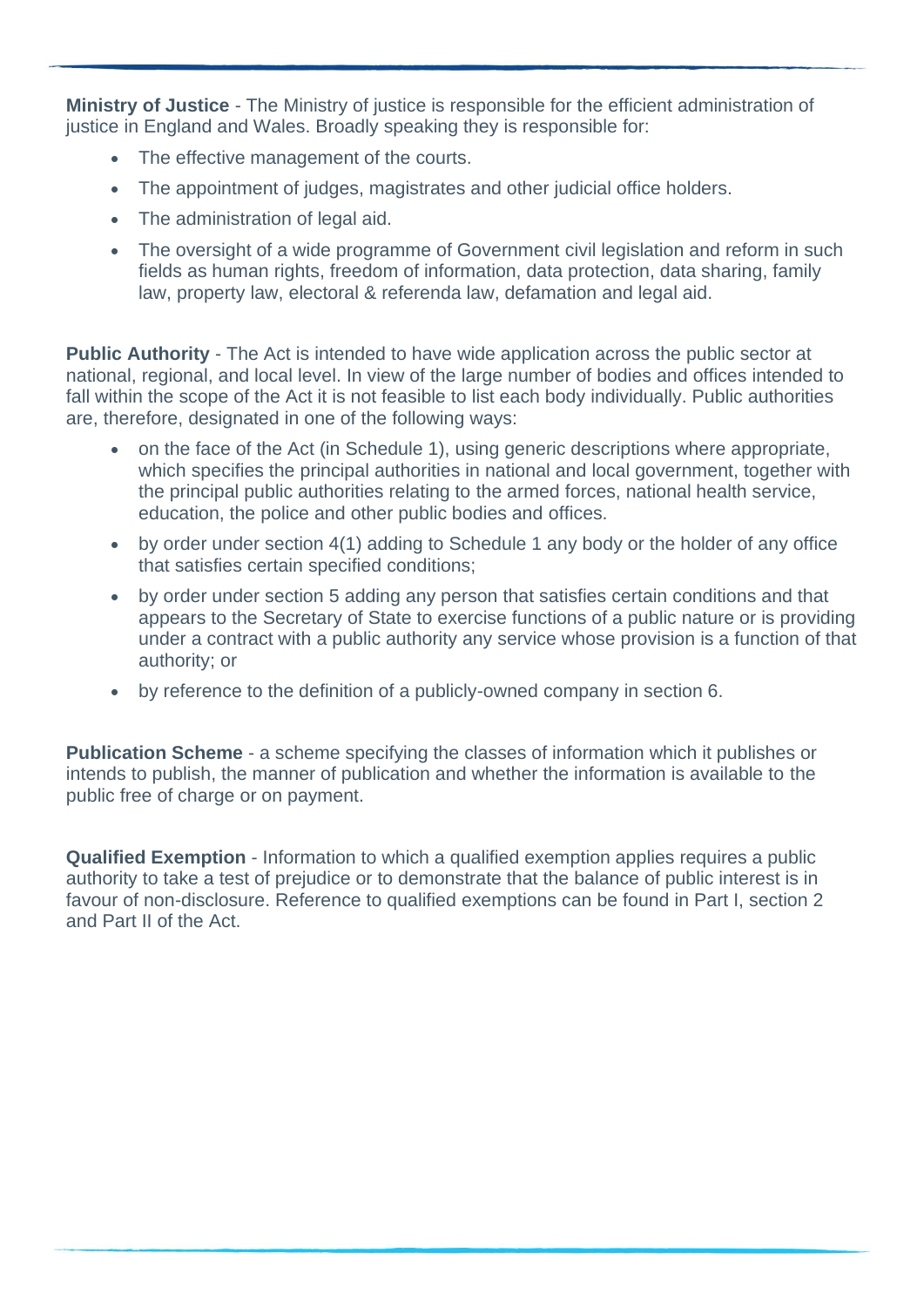# <span id="page-15-0"></span>**Conditions and exemptions**

The duty to confirm or deny is subject to certain conditions and exemptions. Under section 1(3) the duty to confirm or deny does not arise where Berkshire Healthcare:

- reasonably requires further information in order to identify and locate the information requested, and
- has informed the applicant of that requirement. Berkshire Healthcare will make reasonable efforts to contact the applicant for additional information pursuant to their request should further information be required.

Under section 2 of the Act, Berkshire Healthcare does not have to comply with this duty if the information is exempt under the provisions of Part II of the Act, sections 21 to 44. These provisions either confer an absolute exemption or a qualified exemption. A qualified exemption may be applied if, in all circumstances of the case, the public interest in maintaining the exclusion of the duty to confirm or deny outweighs the public interest in disclosing whether Berkshire Healthcare holds the information. The Part II exemptions are listed in Appendix 3 of this Policy. Berkshire Healthcare will seek to use the qualified exemptions sparingly and will, in accordance with section 17 of the Act justify the use of such exemptions.

The duty to confirm or deny does not arise if a fees notice has been issued to an applicant and the fee has not been paid within the period of three months beginning on the day on which the fees notice is given to the applicant.

The duty to comply with a request for information does not arise if Berkshire Healthcare estimates that the cost of compliance with the request would exceed the appropriate limit that will be established in national Fees Regulations. Berkshire Healthcare will work with applicants to keep compliance costs to a minimum but reserves the right to either:

- refuse, or
- charge for the communication of information that exceeds this limit.

Berkshire Healthcare is not obliged to comply with a request for information if the request is vexatious. Where Berkshire Healthcare has previously complied with a request for information which was made by any person, it is not obliged to comply with a subsequent identical or subsequently similar request from that person unless a reasonable interval has elapsed between compliance with the previous request and the making of the current request. Berkshire Healthcare will log all requests for information for monitoring purposes and will be able to identify repeated or vexatious requests.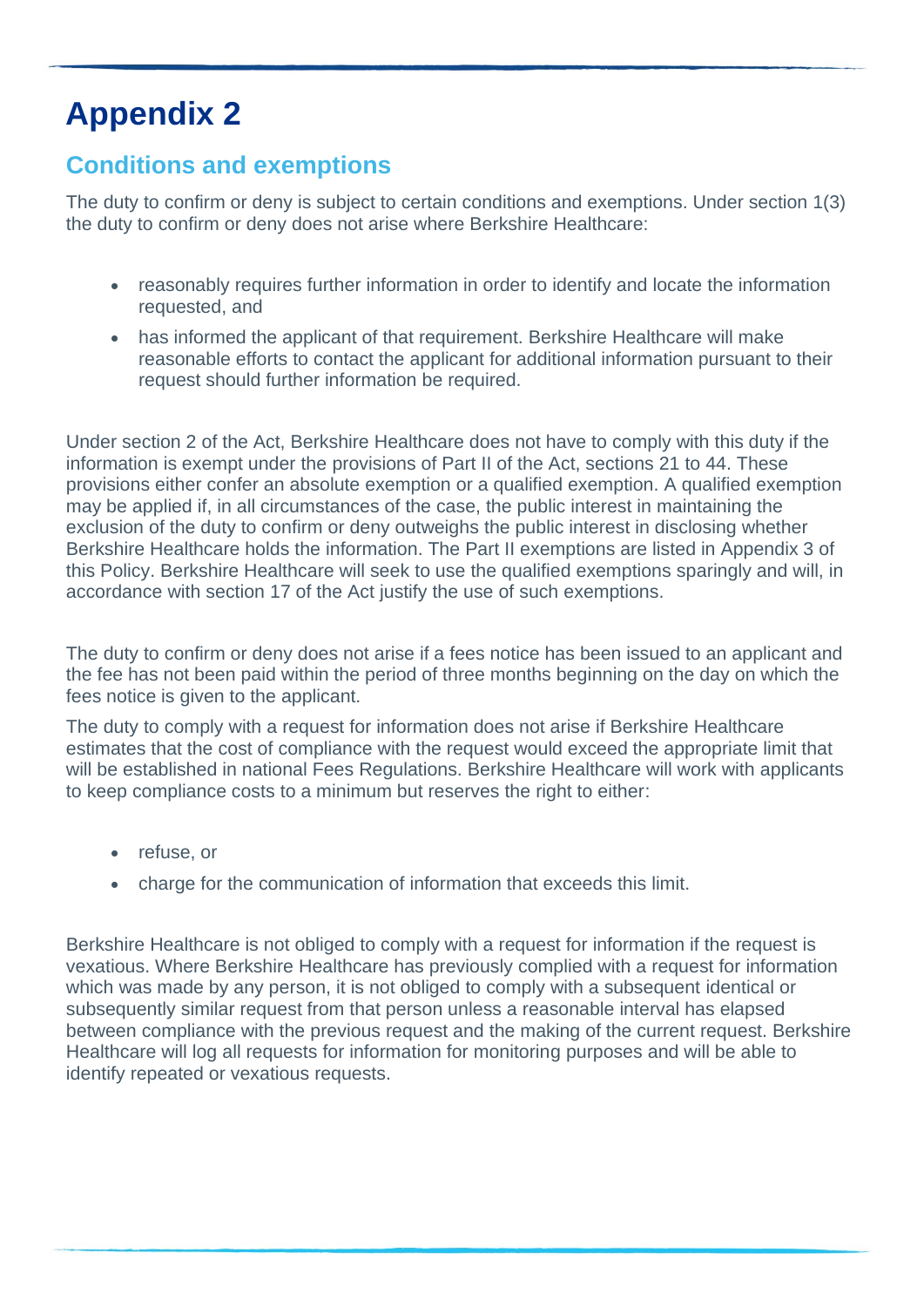# <span id="page-16-0"></span>**Exempt information**

There are two types of class exemption:

- **Absolute**, which do not require a test of prejudice or the balance of public interest to be in favour of non-disclosure.
- **Qualified** by the public interest test, which require the public body to decide whether it is in the balance of public interest to not disclose information.

With the exception of S21 (information available by other means) exemptions apply not only to the communication of information but also to the duty to confirm or deny, if that itself would disclose information that it is reasonable to withhold.

#### **The absolute exemptions under the Act are**:

- Section 21 Information accessible to applicant by other means
- Section 23 Information supplied by, or relating to, bodies dealing with security matters
- Section 32 Court Records
- Section 34 Parliamentary Privilege
- Section 36 Prejudice to effective conduct of public affairs (so far as relating to information held by the House of Commons or the House of Lords)
- Section 40 Personal Information (where disclosure may contravene the Data Protection Act 1998)
- Section 41 Information provided in confidence
- Section 44 Prohibitions on disclosure

#### **The exemptions that are qualified by the public interest test are**:

- Section 22 Information intended for future publication
- Section 24 National Security
- Section 26 Defence
- Section 27 International Relations
- Section 28 Relations within the United Kingdom
- Section 29 The Economy
- Section 30 Investigations and proceedings conducted by public authorities
- Section 31 Law Enforcement
- Section 33 Audit Functions
- Section 35 Formulation of Government Policy
- Section 36 Prejudice to effective conduct of public affairs (for all public authorities except the House of Commons and the House of Lords)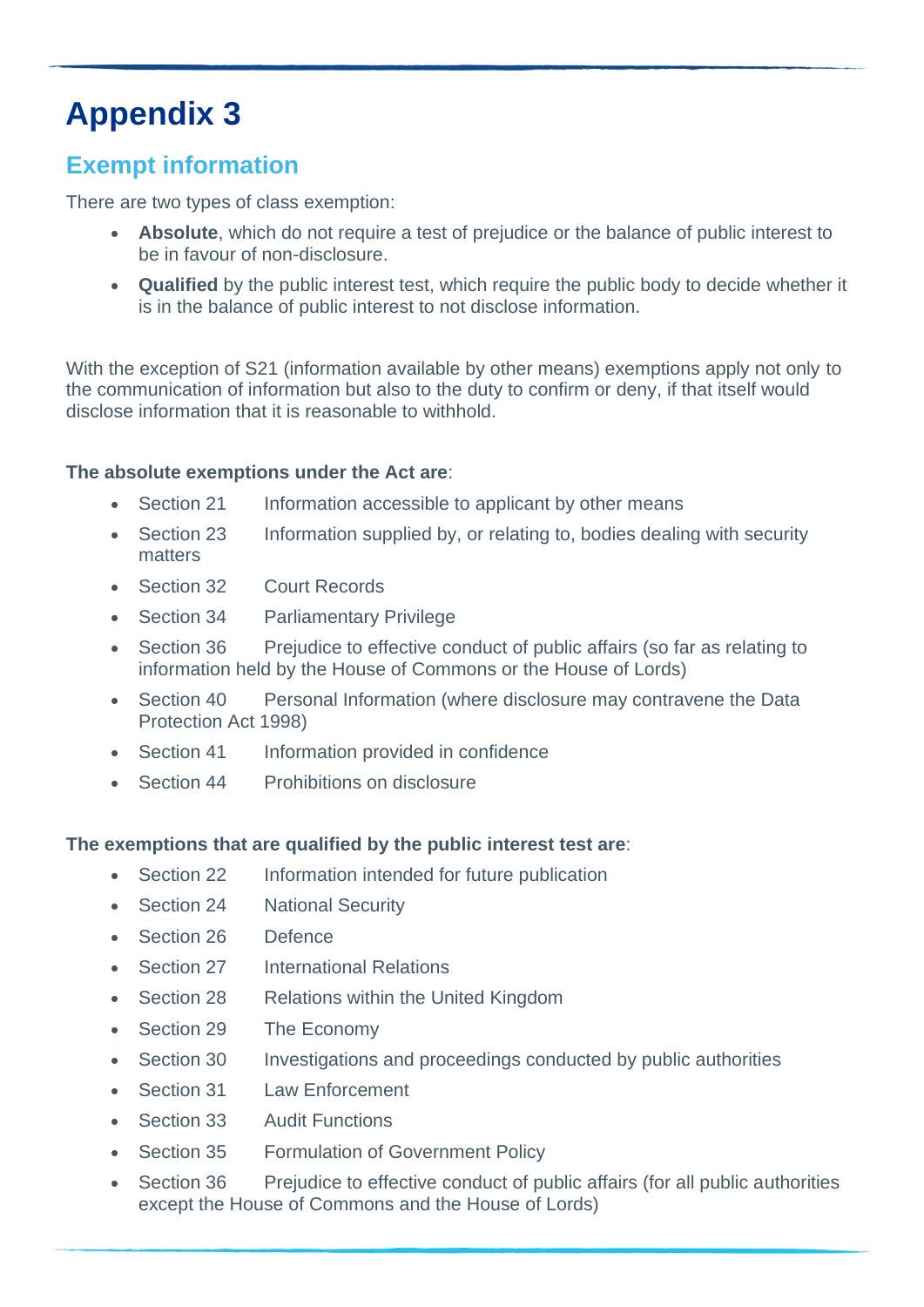- Section 37 Communications with Her Majesty, etc. and honours
- Section 38 Health and Safety
- Section 39 Environmental Information
- Section 42 Legal Professional Privilege
- Section 43 Commercial Interests

More information on the exemptions can be found on the HMSO website at: [www.legislation.gov.uk/ukpga/2000/36/contents](http://www.legislation.gov.uk/ukpga/2000/36/contents)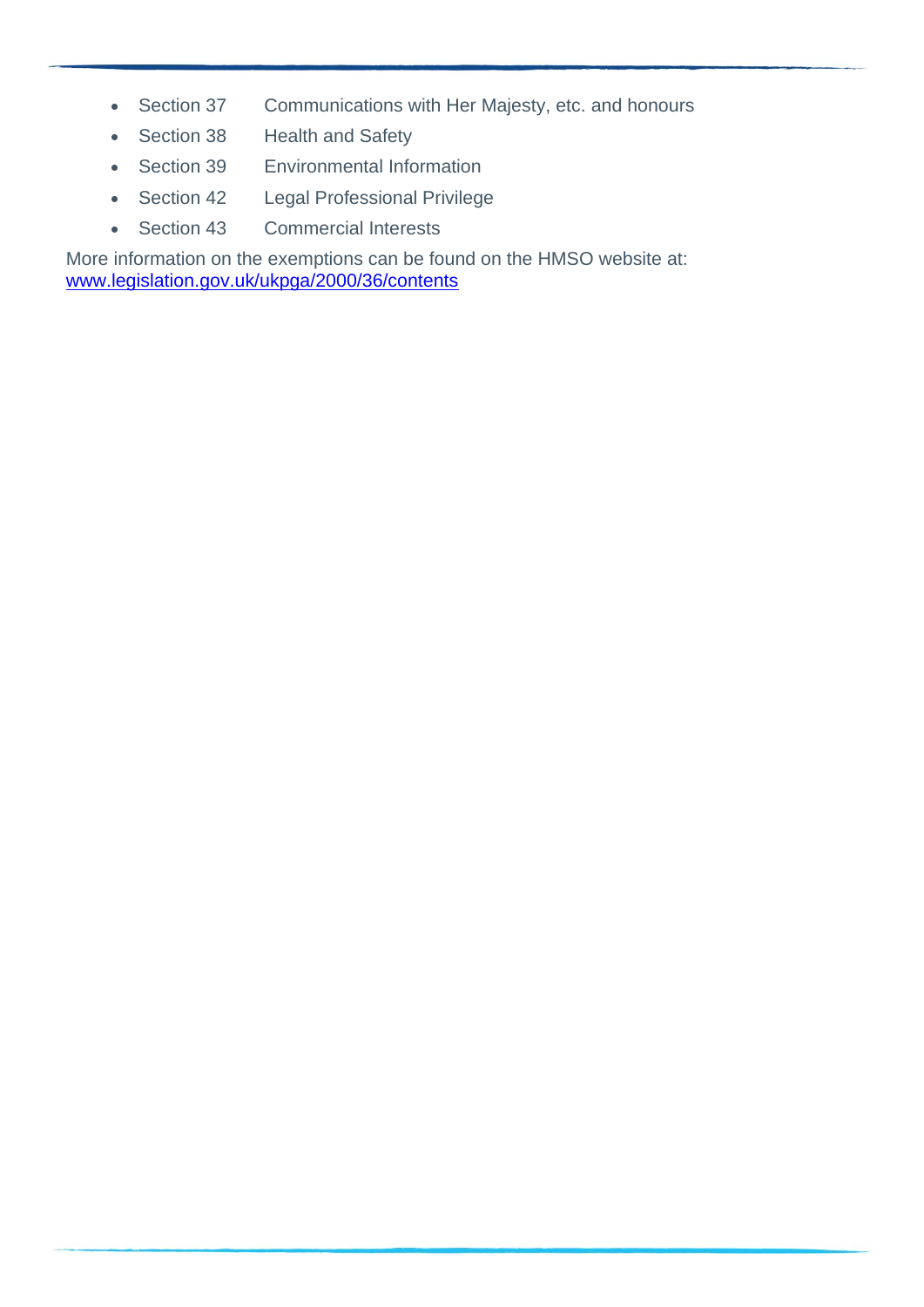# <span id="page-18-0"></span>**Procedure for responding to a request for information under the freedom of information act 2000**

- 1. A request for information under the Act must be made in writing, this can be to any member of staff in Berkshire Healthcare, or direct to the Berkshire Healthcare HQ.
	- i) If a written request is received by a member of staff other than the Freedom of Information Officer, it must be sent **immediately** to the Freedom of Information Officer at [foi.bht@berkshire.nhs.uk.](mailto:foi.bht@berkshire.nhs.uk) This is essential because of the timetable for replying to requests. All replies must be sent within 20 working days from receipt of the written request. It is important that there are no delays in the system.
	- ii) If a verbal request is made to a member of staff they must inform the applicant that it must be put in writing to: -

Assistant Company Secretary Berkshire Healthcare Headquarters 2nd Floor Fitzwilliam House Skimped Hill Lane Bracknell RG12 1BQ

Or email [foi.bht@berkshire.nhs.uk](mailto:foi.bht@berkshire.nhs.uk)

Berkshire Healthcare staff have a duty to assist requestors that are unable to make a written request.

- iii) If a verbal request relates to Environmental issues then it may be a request under the Environmental Information Regulations 2004 and therefore a verbal request is acceptable. Please refer such requests to the FOI Lead or Head of Estates.
- 3. On receipt, the FOI Officer will handle the request for information in line with the Freedom of Information Request Policy.
	- i. If the request for information relates to another NHS organisation, that request will be passed to the FOI Lead in that organisation for them to action. A letter noting the referral will be sent to the person requesting the information.
	- ii. The request will be logged showing applicant, date received, action taken.
	- iii. If the information requested is in line with the Publication Scheme the FOI Officer will copy/download and respond on that basis.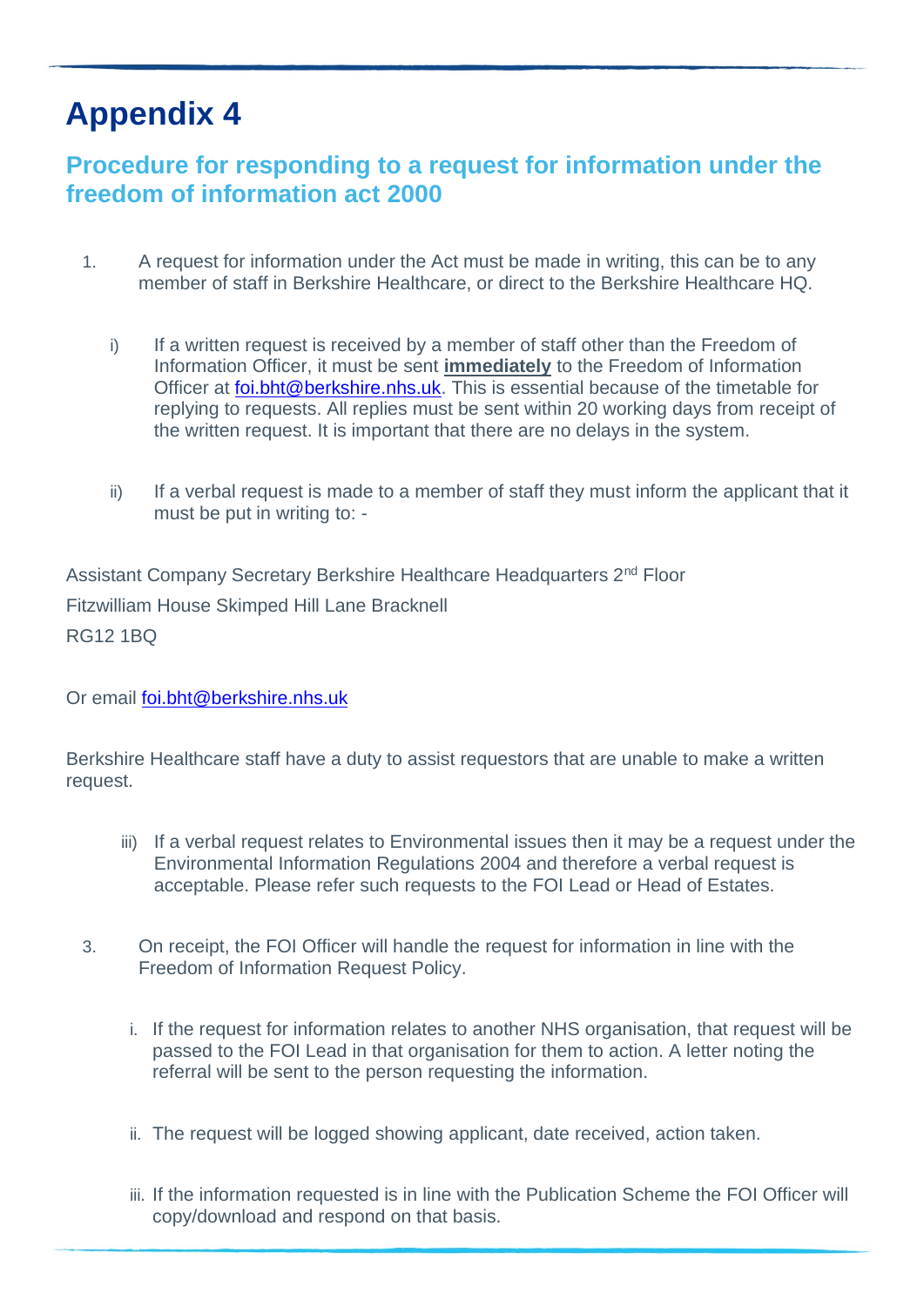- iv. If the initial determination is that the request cannot be answered due to an exemption under the Act this will be passed to the Freedom of Information Lead for validation and authorisation.
- v. If a request is considered outside the Act, the FOI Lead will reply to the applicant immediately giving reasons.
- vi. If the information requested is not immediately available under the Publication Scheme, the FOI Administrator will forward the request to the appropriate department manager.
- vii.The appropriate manager will be required to provide the requested data ASAP (remember Berkshire Healthcare must respond within 20 days from receipt of request). Managers will return the Information to the FOI Officer at [foi.bht@berkshire.nhs.uk](mailto:foi.bht@berkshire.nhs.uk)
- viii. The Freedom of Information Officer will draft the reply ensuring that all replies are in a standard format. All responses will be passed to the Freedom of Information Lead for review prior to being sent to the applicant.
- ix. A quarterly report will be made to the Information Governance Committee indicating the number and nature of the requests, and performance relating to dealing with the application.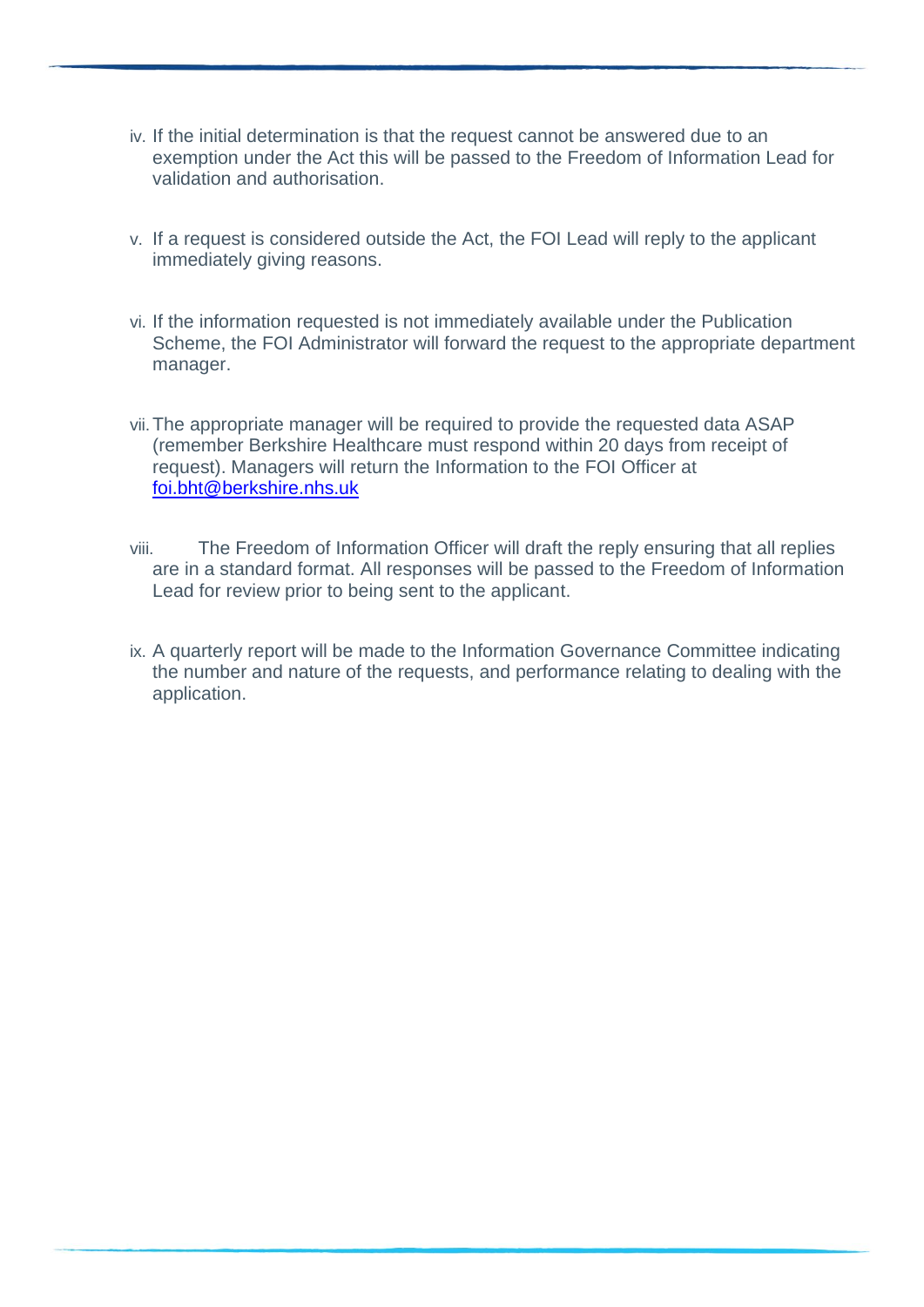# **Equality Analysis – Template**

<span id="page-20-0"></span>**'Helping you deliver person-centred care and fair employment'**

#### **1. Title of policy/ programme/ service being analysed**

#### FREEDOM OF INFORMATION REQUESTS

**2. Please state the aims and objectives of this work and what steps have been taken ensure that the Trust has paid due regard to the need to eliminate discrimination, advance equal opportunities and foster good relations between people with protected characteristics.**

This policy is an important mechanism in achieving honest and safe relationships with the public sector. It outlines the process and gives guidance on releasing information held by the Trust, subject to certain conditions and exemptions.

#### **3. Who is likely to be affected? e.g., staff, patients, service users**

This policy applies to all Trust staff and to Non-Executive Directors who must adhere to this policy. Managers must ensure that employees, locums, bank nurses, agency nurses, volunteers and other contractual staff are made aware of this document.

#### **4. What evidence do you have of any potential adverse impact on groups with protected characteristics?**

#### **Include any supporting evidence e.g., research, data, or feedback from engagement activities**

| <b>4.1 Disability</b><br>People who are learning disabled,<br>physically disabled, people with<br>mental illness, sensory loss, and<br>long-term chronic conditions such<br>as diabetes, HIV) | Consider building access, communication<br>requirements, making reasonable adjustments for<br>individuals etc.<br>No adverse impact identified.       |
|-----------------------------------------------------------------------------------------------------------------------------------------------------------------------------------------------|-------------------------------------------------------------------------------------------------------------------------------------------------------|
| 4.2<br><b>Sex</b><br>Men and Women                                                                                                                                                            | Consider gender preference in key worker, single sex<br>accommodation etc.<br>No adverse impact identified.                                           |
| 4.3<br><b>Race</b><br>People of different ethnic<br>backgrounds, including Roma<br><b>Gypsies and Travelers</b>                                                                               | Consider cultural traditions, food requirements,<br>communication styles, language needs etc.<br>No adverse impact identified.                        |
| 4.4<br>Age<br>This applies to people over the<br>age of 18 years. This can include<br>safeguarding, consent and child<br>welfare                                                              | Consider access to services or employment based on<br>need/merit not age, effective communication strategies<br>etc.<br>No adverse impact identified. |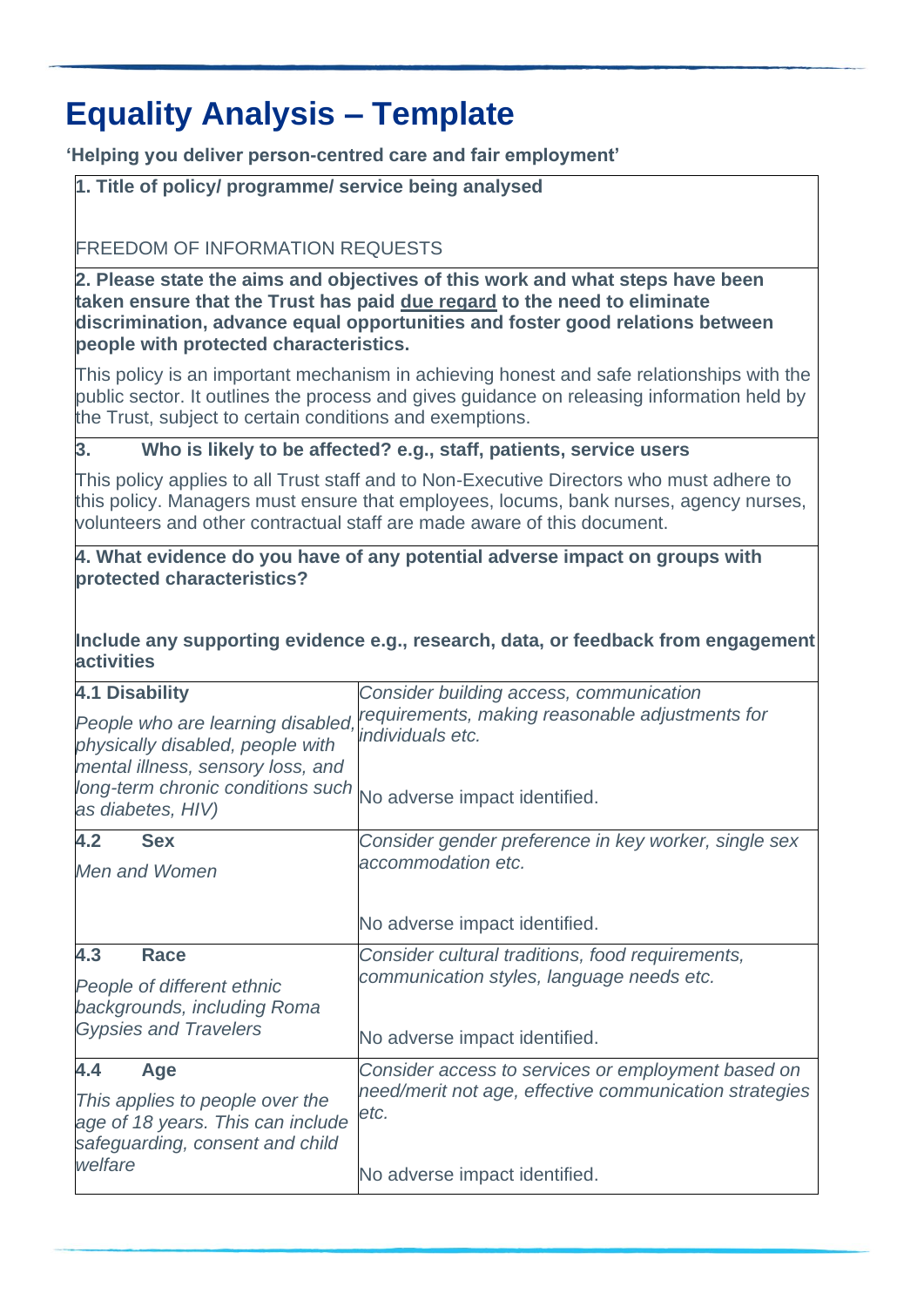| 4.5<br><b>Trans</b><br>People who have undergone                                                                         | Consider privacy of data, harassment, access to unisex<br>toilets & bathing areas etc.            |  |  |
|--------------------------------------------------------------------------------------------------------------------------|---------------------------------------------------------------------------------------------------|--|--|
| gender reassignment (sex                                                                                                 |                                                                                                   |  |  |
| change) and those who identify as No adverse impact identified.<br>trans                                                 |                                                                                                   |  |  |
| 4.7<br><b>Religion or belief</b><br>Includes religions, beliefs or no<br>religion or belief                              | Consider holiday scheduling, appointment timing,<br>dietary considerations, prayer space etc.     |  |  |
|                                                                                                                          | No adverse impact identified.                                                                     |  |  |
| 4.8<br><b>Marriage and</b><br><b>Civil Partnership</b>                                                                   | Consider whether civil partners are included in benefit<br>and leave policies etc                 |  |  |
| Refers to legally recognised<br>partnerships (employment policies No adverse impact identified.<br>only)                 |                                                                                                   |  |  |
| 4.9<br><b>Pregnancy and</b><br>maternity                                                                                 | Consider impact on working arrangements, part-time<br>working, infant caring responsibilities etc |  |  |
| Refers to the pregnancy period                                                                                           |                                                                                                   |  |  |
| and the first year after birth                                                                                           | No adverse impact identified.                                                                     |  |  |
| 4.10<br><b>Carers</b>                                                                                                    | Consider impact on part-time working, shift-patterns,                                             |  |  |
| This relates to general caring<br>responsibilities for someone of                                                        | options for flexi working etc                                                                     |  |  |
| any age.                                                                                                                 | No adverse impact identified.                                                                     |  |  |
| 4.11 Other disadvantaged<br>groups This relates to groups<br>experiencing health inequalities                            | Consider ease of access, location of service, historic<br>take-up of service etc                  |  |  |
| such as people living in deprived<br>areas, new migrants, people who<br>are homeless, ex- offenders,<br>people with HIV. | No adverse impact identified.                                                                     |  |  |
| <b>Action planning for improvement</b><br>5                                                                              |                                                                                                   |  |  |
| 5.1<br>adverse impact?                                                                                                   | Please outline what mitigating actions have been considered to eliminate any                      |  |  |
| 5.2<br>If no mitigating action can be taken, please give reasons.                                                        |                                                                                                   |  |  |
| 5.3                                                                                                                      | Please state if there are any opportunities to advance equality of opportunity?                   |  |  |
| An Equality Action Plan template is appended to assist in meeting the requirements of the<br>general duty                |                                                                                                   |  |  |